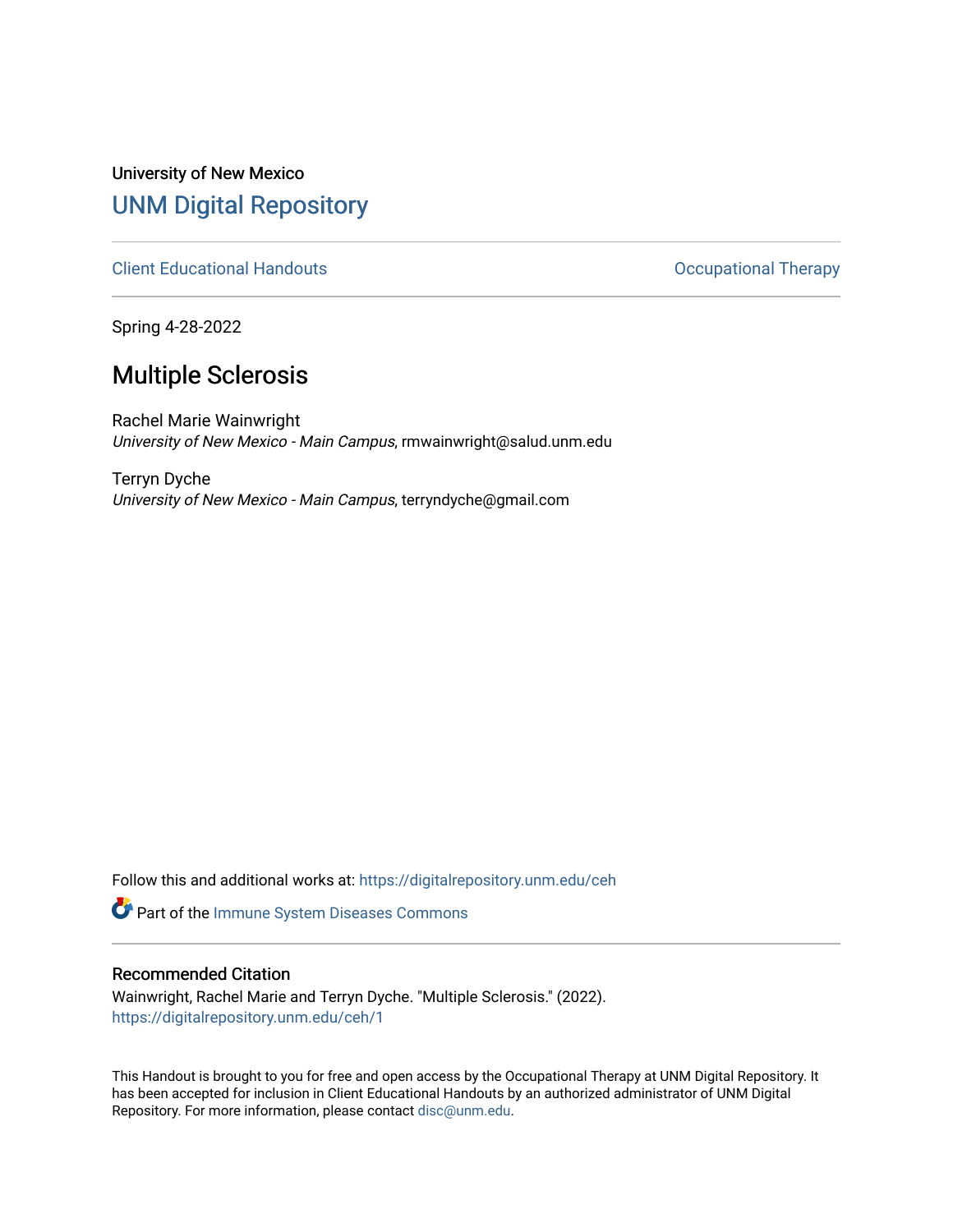# MULTIPLE SCLEROSIS

#### By Terryn Dyche and Rachel Wainwright

## What Caused This?

Unfortunately, we do not know the cause. Genetics, viruses, and environmental factors including Vitamin D levels can play a role. For most, Multiple Sclerosis will be experienced for the duration of a person's life, however the severity of symptoms can be controlled with medications and therapy. (Files et al., 2015; Forwell et al., 2018).

# Symptoms to Expect?

- Pain
- Fatigue
- Weakness
- Tremors
- Cognitive issues
- Bladder dysfunction
- Abnormal muscle tightening
- Heat sensitivity

Other possible symptoms:

- Urinary tract infection
- Depression

(Forwell et al., 2018)

# What is Multiple Sclerosis?

Multiple sclerosis (MS) is the body's immune system attacking the protective covering of the nerves in the brain and spinal cord. "Multiple" refers to the spreading across both the location and time of the attacks, and "sclerosis" refers to the scars (damage) left by the body after the attacks. The signals coming from the brain are slowed or completely interrupted, impacting various parts of the body. There are 4 different types of MS. Symptoms of each type depend on frequency of attacks and how quickly it progresses. It is hard to predict one's journey with MS, but it has been shown to decrease life expectancy by 7-14 years. (Files et al., 2015; Forwell et al., 2018).

# *Who Else Has This?*

Across 75 countries it is reported that 2.1 out of 100,000 people are diagnosed with MS per year (Walton et al., 2020). About 350,000 individuals are living with MS in the US (Files et al., 2015).



(Elite Physical Therapy, 2022)